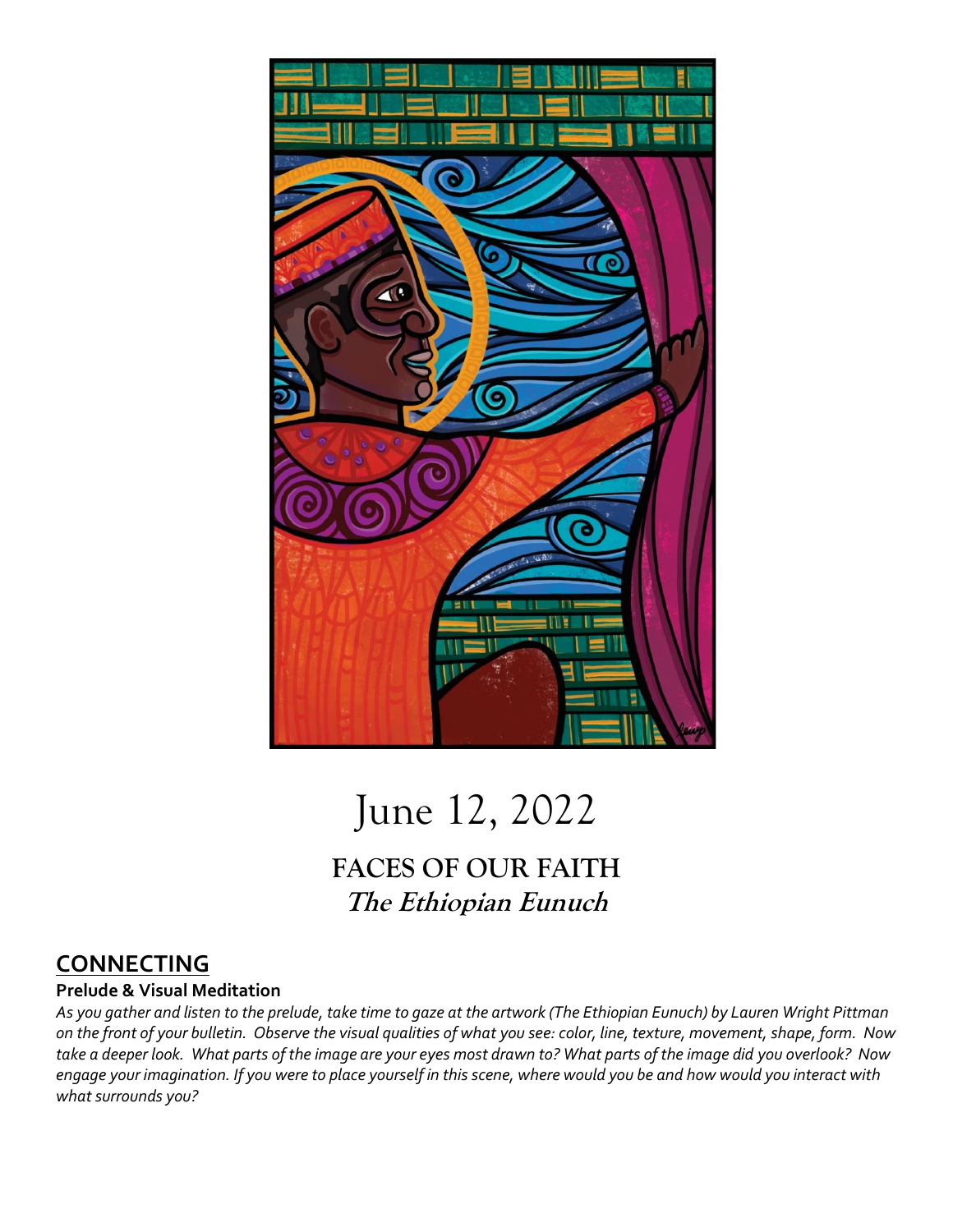#### **Welcome & Announcements**

**CALL TO WORSHIP (based on Psalm 105:1-3)** Give thanks to the Lord, call on His name. **Make known His deeds among the peoples.** Sing praises to Him; and tell of all his wonderful works. **Glory in His holy name; let the hearts of those who seek the Lord rejoice!**

**HYMN** *I will call upon the Lord* STJ 19

**Lighting the Peace Lamp** – *Readings from FMC Senior Youth Peace Essays through the years*

**HYMN** *Breathe on me, breath of God*HWB 356

**A "Faces of our Faith" story from FMC History**

### **HEARING THE WORD**

**Children's Time**

**Scripture Reading** *Acts 8:26-40*

**Sermon** 

### **PRAYING & RESPONDING**

**Music for Meditation Prayers of the People (with Lord's Prayer)** Reception of Bryan and Anita Kehr into church membership Congregational response: HWB 794

#### **SENDING**

**HYMN** *Heart with loving heart united* HWB 420 **BENEDICTION**

**Postlude …** *remain seated to receive the postlude as a musical blessing. Children preschool-6 th grade are invited to gather in the Fellowship Hall for Sunday School between 11-noon.*

*"FACES OF OUR FAITH: Bold & Untold Stories"* Worship resources, including artwork, from A Sanctified Art.

Sound: Earl Ediger & Allen Yoder Livestream: Joel Iwashige Nursery Attendant: Susan Combs Ushers: Dennis & Jennalee Boggs Pianist: Peggy Stucky Worship Leader: Maggie Pounds Scripture Reader: Calvin Buller Children's Time: Hilda Iwashige Peace Lamp & Sermon: Pastor Tonya Ramer Wenger

# **WELCOME!!** *We are so glad you are here!*